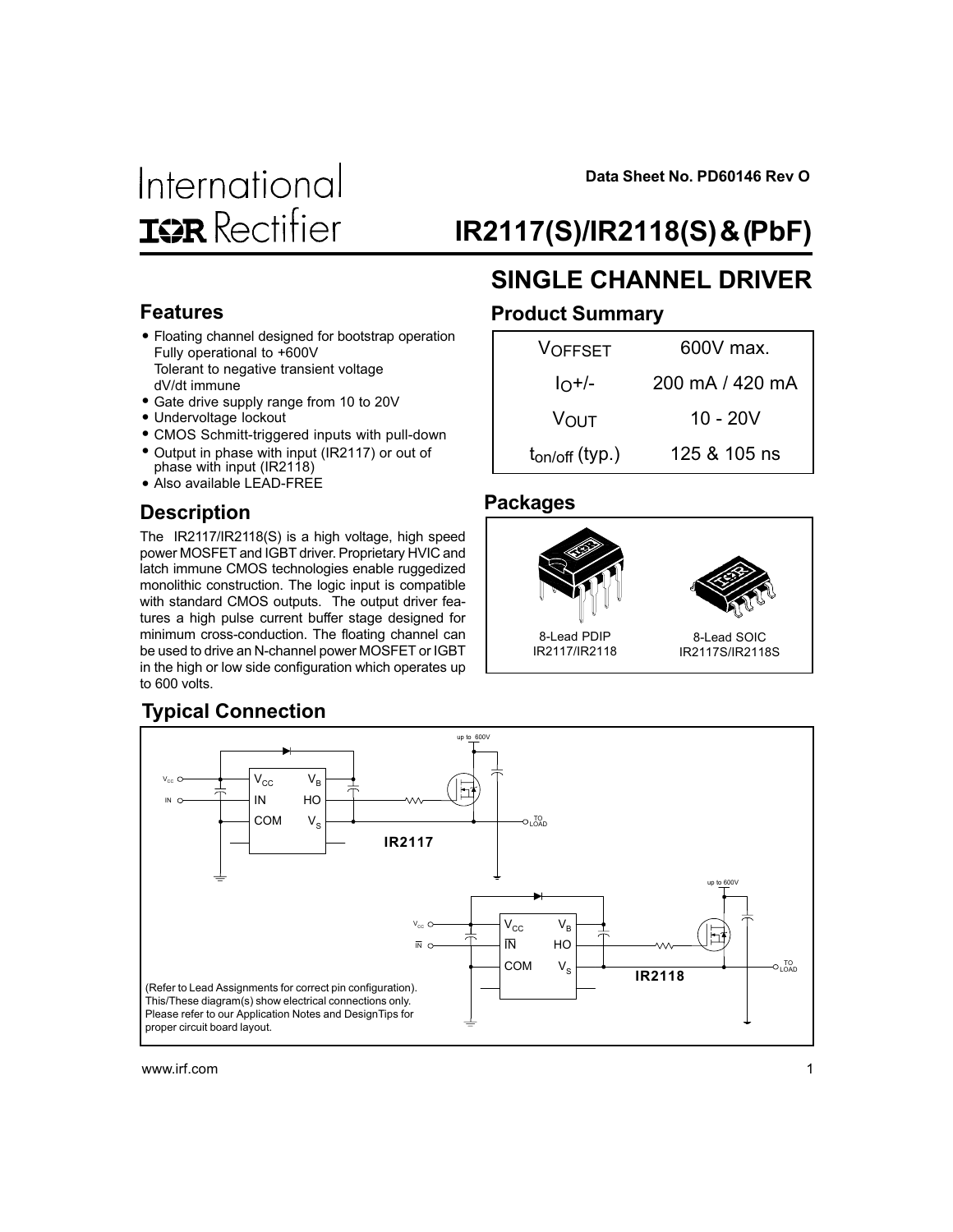### Absolute Maximum Ratings

Absolute maximum ratings indicate sustained limits beyond which damage to the device may occur. All voltage parameters are absolute voltages referenced to COM. The thermal resistance and power dissipation ratings are measured under board mounted and still air conditions. Additional information is shown in Figures 5 through 8.

| Symbol                | <b>Definition</b>                                    |               | Min.        | Max.               | <b>Units</b>  |
|-----------------------|------------------------------------------------------|---------------|-------------|--------------------|---------------|
| V <sub>B</sub>        | High side floating supply voltage                    |               | $-0.3$      | 625                |               |
| Vs                    | High side floating supply offset voltage             |               | $V_R - 25$  | $V_R + 0.3$        |               |
| V <sub>HO</sub>       | High side floating output voltage                    |               | $V_S - 0.3$ | $V_R + 0.3$        | $\vee$        |
| $V_{\rm CC}$          | Logic supply voltage                                 |               | $-0.3$      | 25                 |               |
| <b>V<sub>IN</sub></b> | Logic input voltage                                  |               | $-0.3$      | $V_{\rm CC}$ + 0.3 |               |
| $dV_s/dt$             | Allowable offset supply voltage transient (figure 2) |               |             | 50                 | V/ns          |
| P <sub>D</sub>        | Package power dissipation $@T_A \leq +25°C$          | (8 lead PDIP) |             | 1.0                |               |
|                       |                                                      | (8 lead SOIC) |             | 0.625              | W             |
| $Rth_{,IA}$           | Thermal resistance, junction to ambient              | (8 lead PDIP) |             | 125                | $\degree$ C/W |
|                       |                                                      | (8 lead SOIC) |             | 200                |               |
| TJ                    | Junction temperature                                 |               |             | 150                |               |
| $T_{\rm S}$           | Storage temperature                                  |               | $-55$       | 150                | °C            |
| Τı                    | Lead temperature (soldering, 10 seconds)             |               |             | 300                |               |

### Recommended Operating Conditions

The input/output logic timing diagram is shown in figure 1. For proper operation the device should be used within the recommended conditions. The  $V_S$  offset rating is tested with all supplies biased at 15V differential.

| Symbol          | <b>Definition</b>                          | Min.       | Max.         | Units |
|-----------------|--------------------------------------------|------------|--------------|-------|
| Vв              | High side floating supply absolute voltage | $V_S + 10$ | $V_S + 20$   |       |
| Vs              | High side floating supply offset voltage   | Note 1     | 600          |       |
| Vно             | High side floating output voltage          | Vs         | Vв           |       |
| Vcc             | Logic supply voltage                       | 10         | 20           |       |
| V <sub>IN</sub> | Logic input voltage                        | 0          | $V_{\rm CC}$ |       |
| Тд              | Ambient temperature                        | -40        | 125          | °C    |

Note 1: Logic operational for V<sub>S</sub> of -5 to +600V. Logic state held for V<sub>S</sub> of -5V to -V<sub>BS</sub>. (Please refer to the Design Tip DT97-3 for more details).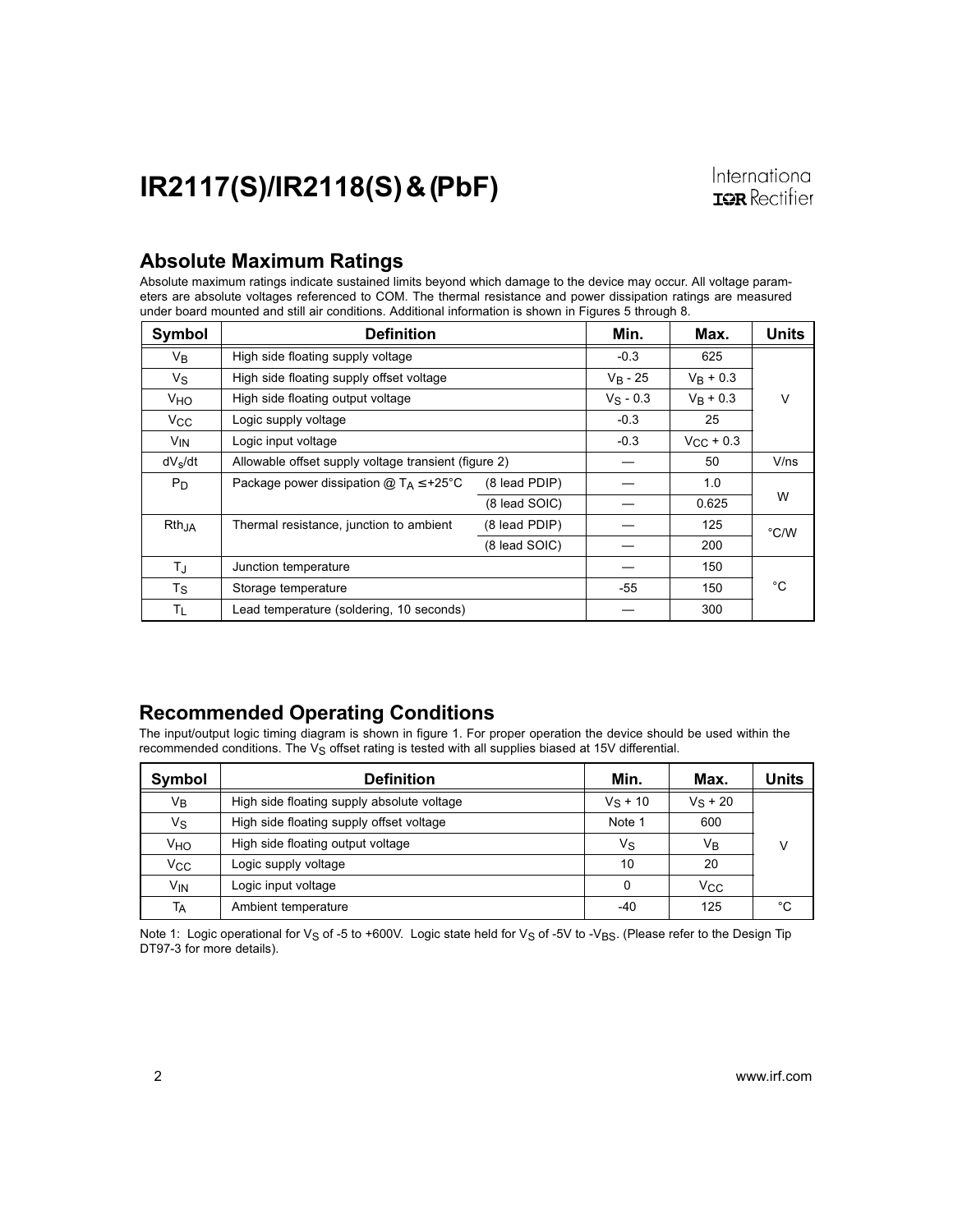International **IOR** Rectifier

# IR2117(S)/IR2118(S) & (PbF)

### Dynamic Electrical Characteristics

 $V_{BIAS}$  (V<sub>CC</sub>, V<sub>BS</sub>) = 15V, C<sub>L</sub> = 1000 pF and T<sub>A</sub> = 25°C unless otherwise specified. The dynamic electrical characteristics are measured using the test circuit shown in Figure 3.

| Symbol           | <b>Definition</b>          | Min. |     |     |    | Typ. Max. Units Test Conditions |
|------------------|----------------------------|------|-----|-----|----|---------------------------------|
| t <sub>on</sub>  | Turn-on propagation delay  |      | 125 | 200 |    | $V_S = 0V$                      |
| t <sub>off</sub> | Turn-off propagation delay |      | 105 | 180 |    | $V_S = 600V$                    |
| L۳               | Turn-on rise time          |      | 80  | 130 | ns |                                 |
|                  | Turn-off fall time         |      | 40  | 65  |    |                                 |

### Static Electrical Characteristics

 $\rm{V_{BIAS}}$  (V $\rm{_{CC}}$ , V $\rm{_{BS}}$ ) = 15V and T $\rm{_{A}}$  = 25°C unless otherwise specified. The V $\rm{_{Nb}}$  V $\rm{_{TH}}$  and I $\rm{_{IN}}$  parameters are referenced to COM. The V<sub>O</sub> and I<sub>O</sub> parameters are referenced to COM and are applicable to the respective output leads: HO or LO.

| Symbol              | <b>Definition</b>                                            | Min.                     | Typ. |     |        | <b>Max. Units Test Conditions</b> |                   |
|---------------------|--------------------------------------------------------------|--------------------------|------|-----|--------|-----------------------------------|-------------------|
| V <sub>IH</sub>     | input voltage - logic "1" (IR2117) logic "0" (IR2118)        | 9.5                      |      |     | $\vee$ |                                   |                   |
| $V_{IL}$            | Input voltage - logic "0" (IR2117) logic "1" (IR2118)        |                          |      | 6.0 |        |                                   |                   |
| V <sub>OH</sub>     | High level output voltage, VBIAS - VO                        |                          |      | 100 | mV     | $I_{\Omega} = 0A$                 |                   |
| VOL                 | Low level output voltage, $V_{\Omega}$                       |                          |      | 100 |        | $IO = 0A$                         |                   |
| IΓK                 | Offset supply leakage current                                |                          |      | 50  |        | $V_B = V_S = 600V$                |                   |
| <b>l</b> QBS        | Quiescent V <sub>BS</sub> supply current                     | $\overline{\phantom{0}}$ | 50   | 240 |        | $V_{IN}$ = 0V or $V_{CC}$         |                   |
| locc                | Quiescent V <sub>CC</sub> Supply Current                     |                          | 70   | 340 |        | $V_{IN}$ = 0V or $V_{CC}$         |                   |
| $I_{IN+}$           | Logic "1" input bias current<br>(IR2117)                     |                          |      | 20  | 40     | μA                                | $V_{IN} = V_{CC}$ |
|                     | (IR2118)                                                     |                          |      |     |        | $V_{IN} = 0V$                     |                   |
| l <sub>IN-</sub>    | Logic "0" input bias current<br>(IR2117)                     |                          |      | 1.0 |        | $V_{IN} = 0V$                     |                   |
|                     | (IR2118)                                                     |                          |      |     |        | $V_{IN} = V_{CC}$                 |                   |
| V <sub>BSUV+</sub>  | V <sub>BS</sub> supply undervoltage positive going threshold | 7.6                      | 8.6  | 9.6 |        |                                   |                   |
| V <sub>BSUV-</sub>  | VBS supply undervoltage negative going threshold             |                          | 8.2  | 9.2 | $\vee$ |                                   |                   |
| V <sub>CCUV</sub> + | V <sub>CC</sub> supply undervoltage positive going threshold | 7.6                      | 8.6  | 9.6 |        |                                   |                   |
| V <sub>CCUV-</sub>  | $V_{CC}$ supply undervoltage negative going threshold        | 7.2                      | 8.2  | 9.2 |        |                                   |                   |
| $I_{O+}$            | Output high short circuit pulsed current                     | 200                      | 250  |     |        | $V_O = 0V$                        |                   |
|                     |                                                              |                          |      |     |        | $V_{IN}$ = Logic "1"              |                   |
|                     |                                                              |                          |      |     |        | $PW \leq 10 \mu s$                |                   |
| lo-                 | Output low short circuit pulsed current                      | 420                      | 500  |     | mA     | $V_{O} = 15V$                     |                   |
|                     |                                                              |                          |      |     |        | $V_{IN}$ = Logic "0"              |                   |
|                     |                                                              |                          |      |     |        | $PW \leq 10 \mu s$                |                   |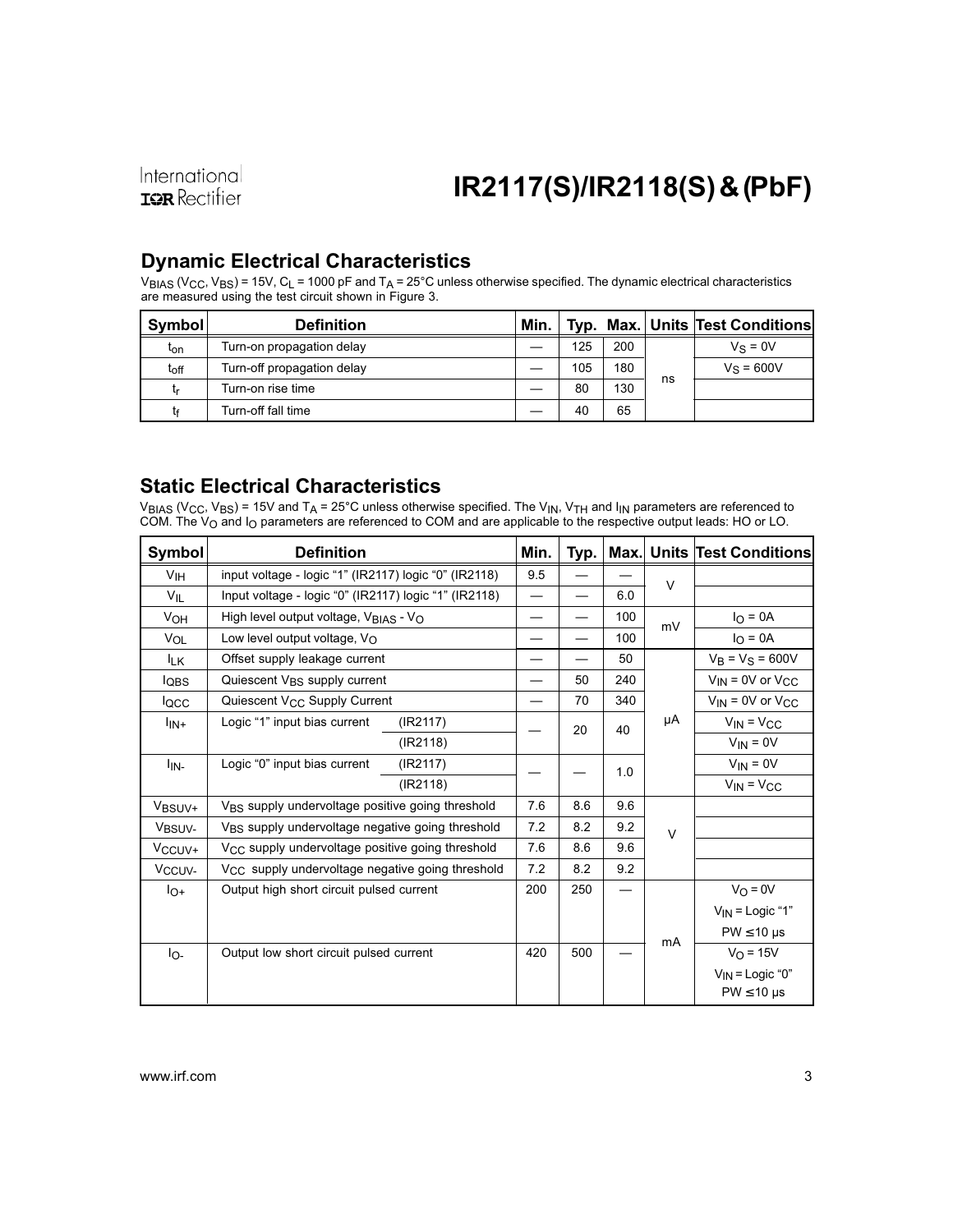### Functional Block Diagram (IR2117)



## Functional Block Diagram (IR2118)

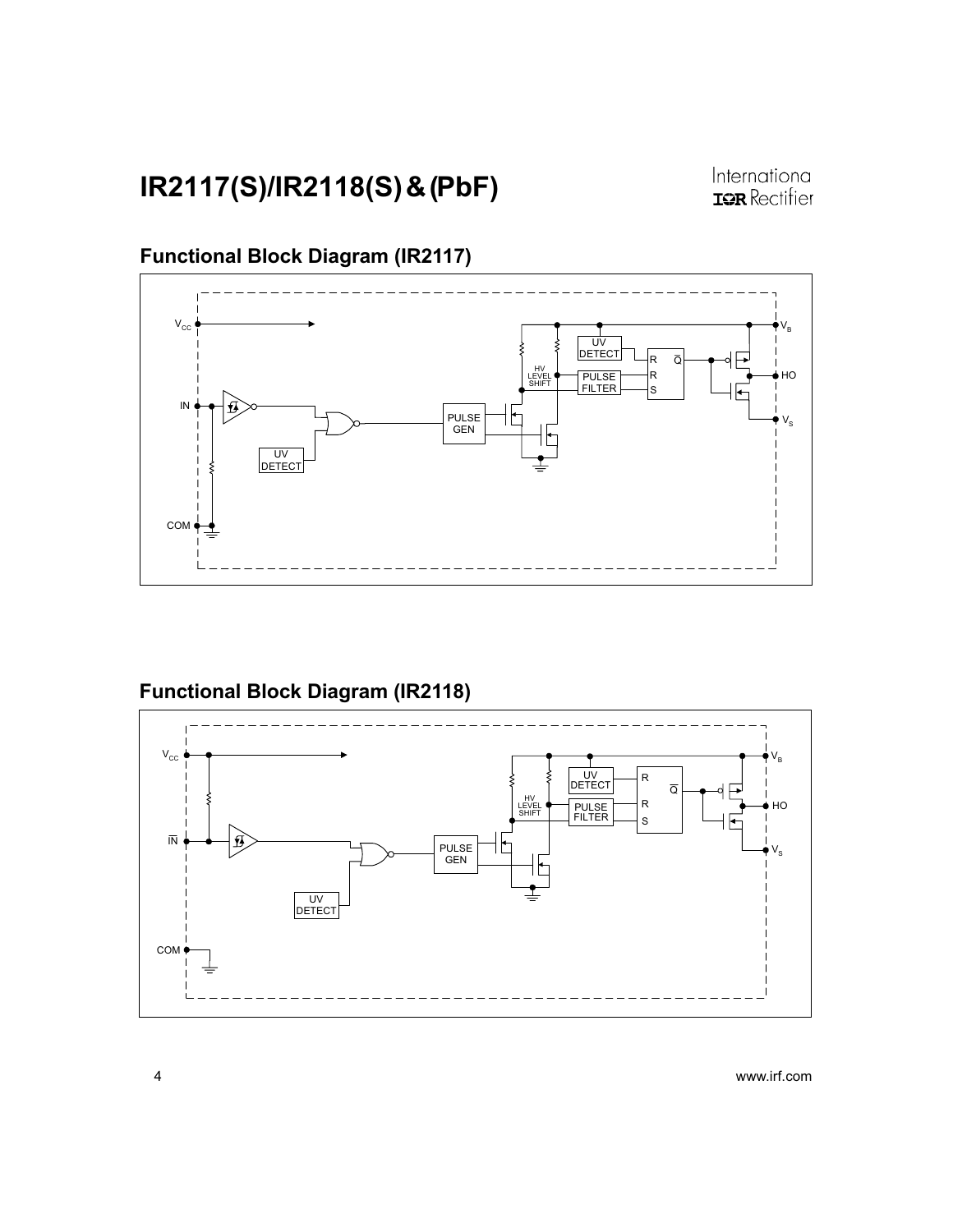### Lead Definitions

| <b>Symbol</b>            | <b>Description</b>                                                     |
|--------------------------|------------------------------------------------------------------------|
| <b>V<sub>CC</sub></b>    | Logic and gate drive supply                                            |
| IN                       | Logic input for gate driver output (HO), in phase with HO (IR2117)     |
| $\overline{\mathsf{IN}}$ | Logic input for gate driver output (HO), out of phase with HO (IR2118) |
| <b>COM</b>               | Logic ground                                                           |
| Vв                       | High side floating supply                                              |
| HO                       | High side gate drive output                                            |
| Vs                       | High side floating supply return                                       |

### Lead Assignments



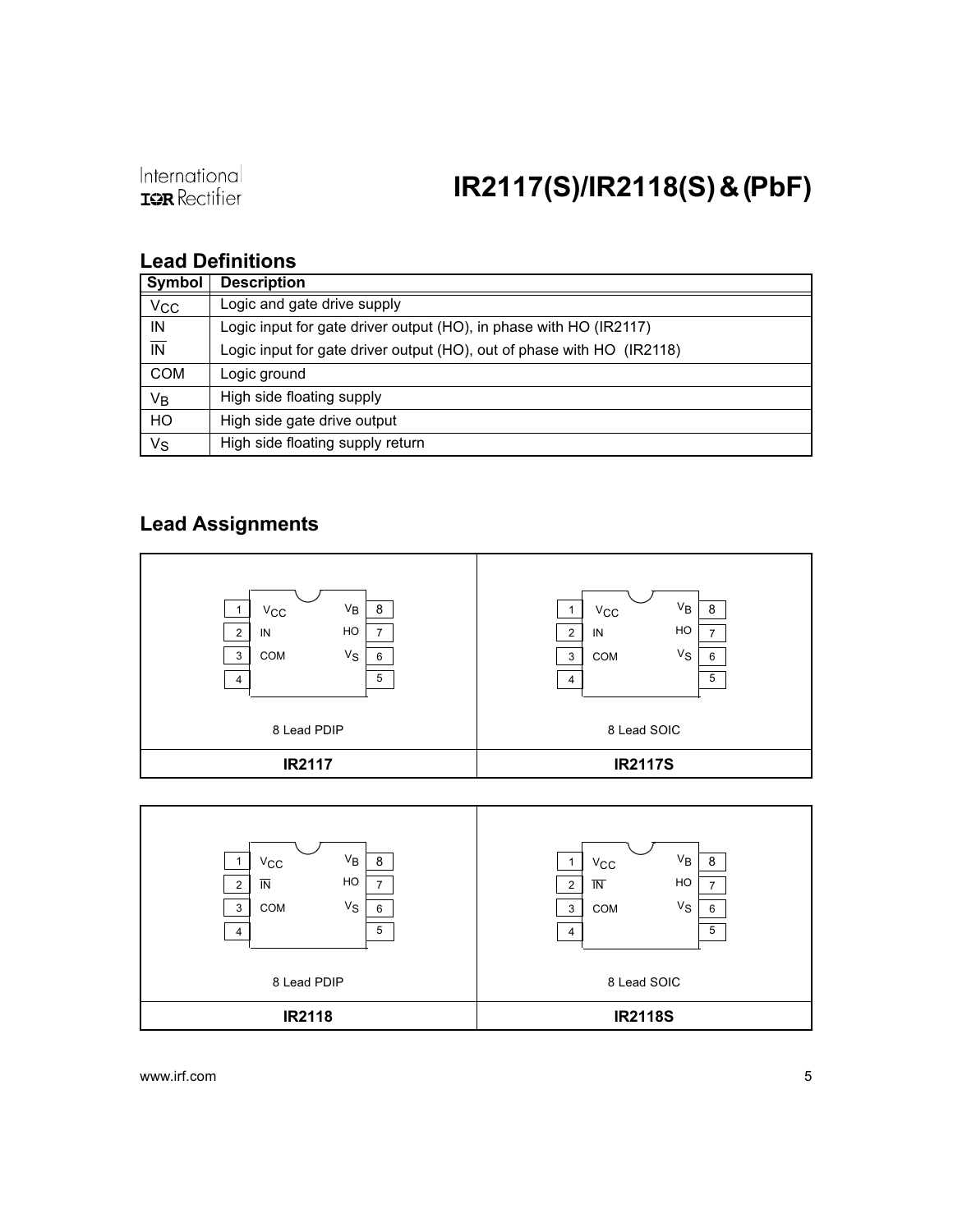International<br>**IGR** Rectifier



Figure 1. Input/Output Timing Diagram



Figure 2. Floating Supply Voltage Transient Test Circuit





Figure 3. Switching Time Test Circuit Figure 4. Switching Time Waveform Definition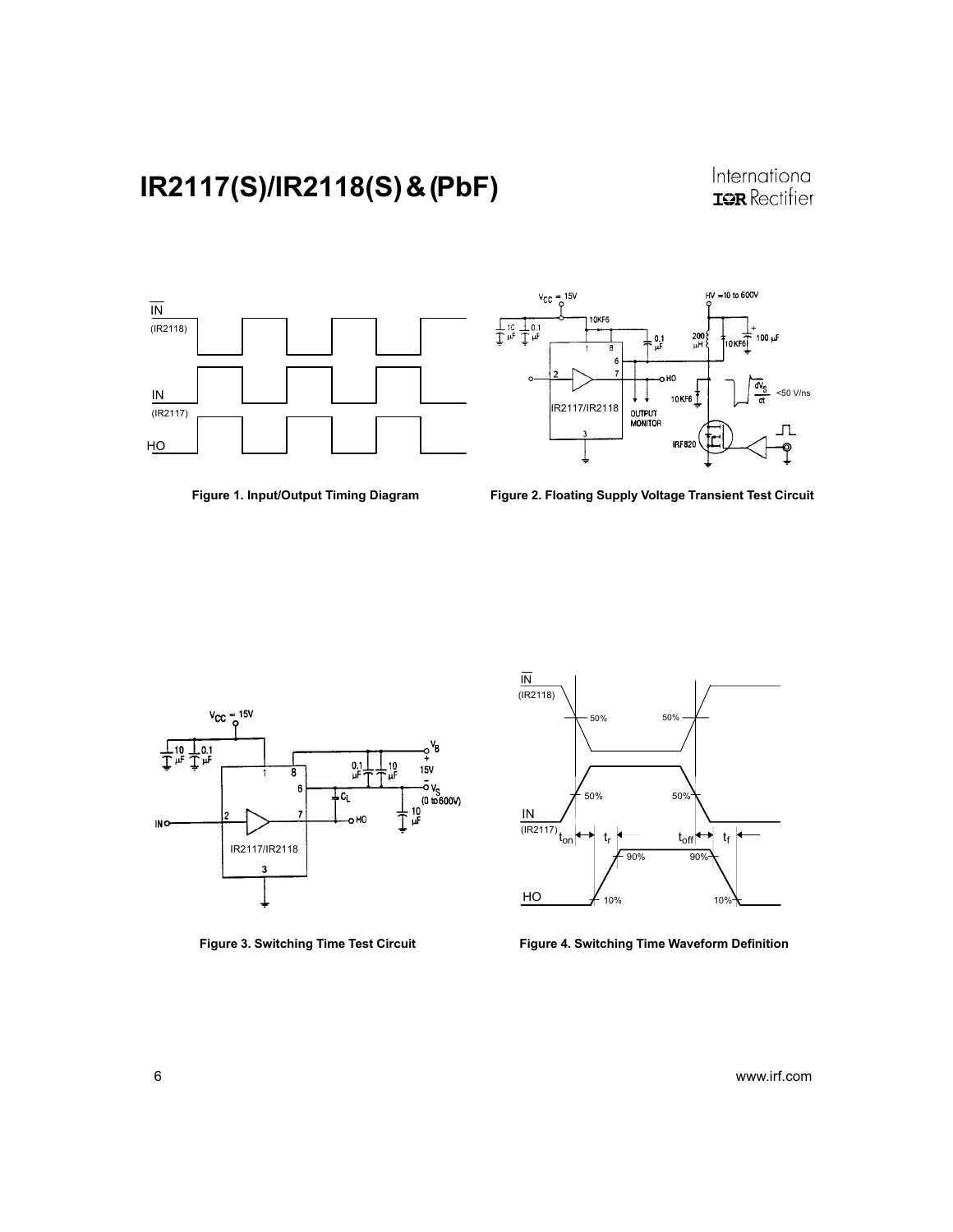



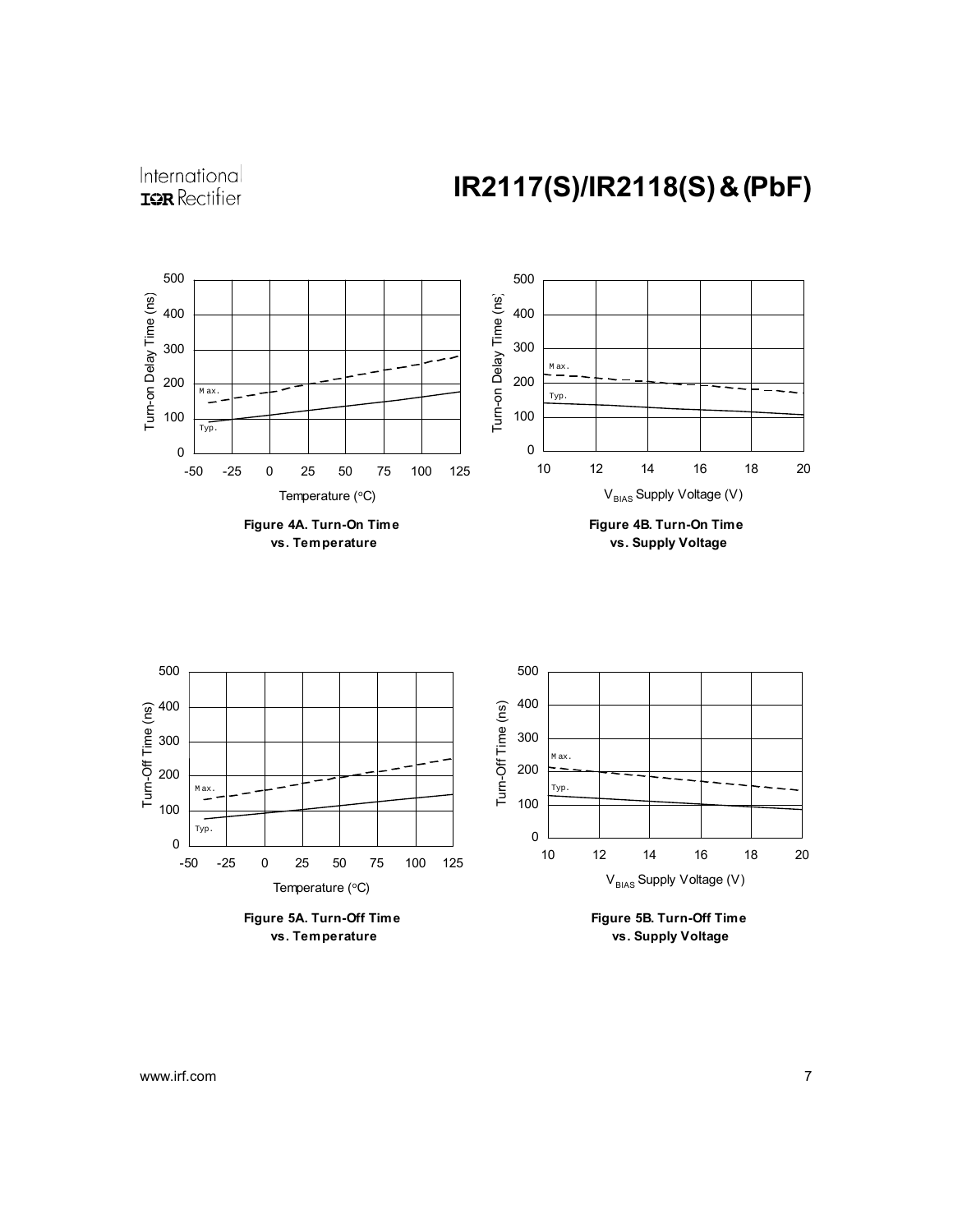





 **vs. Supply Voltage**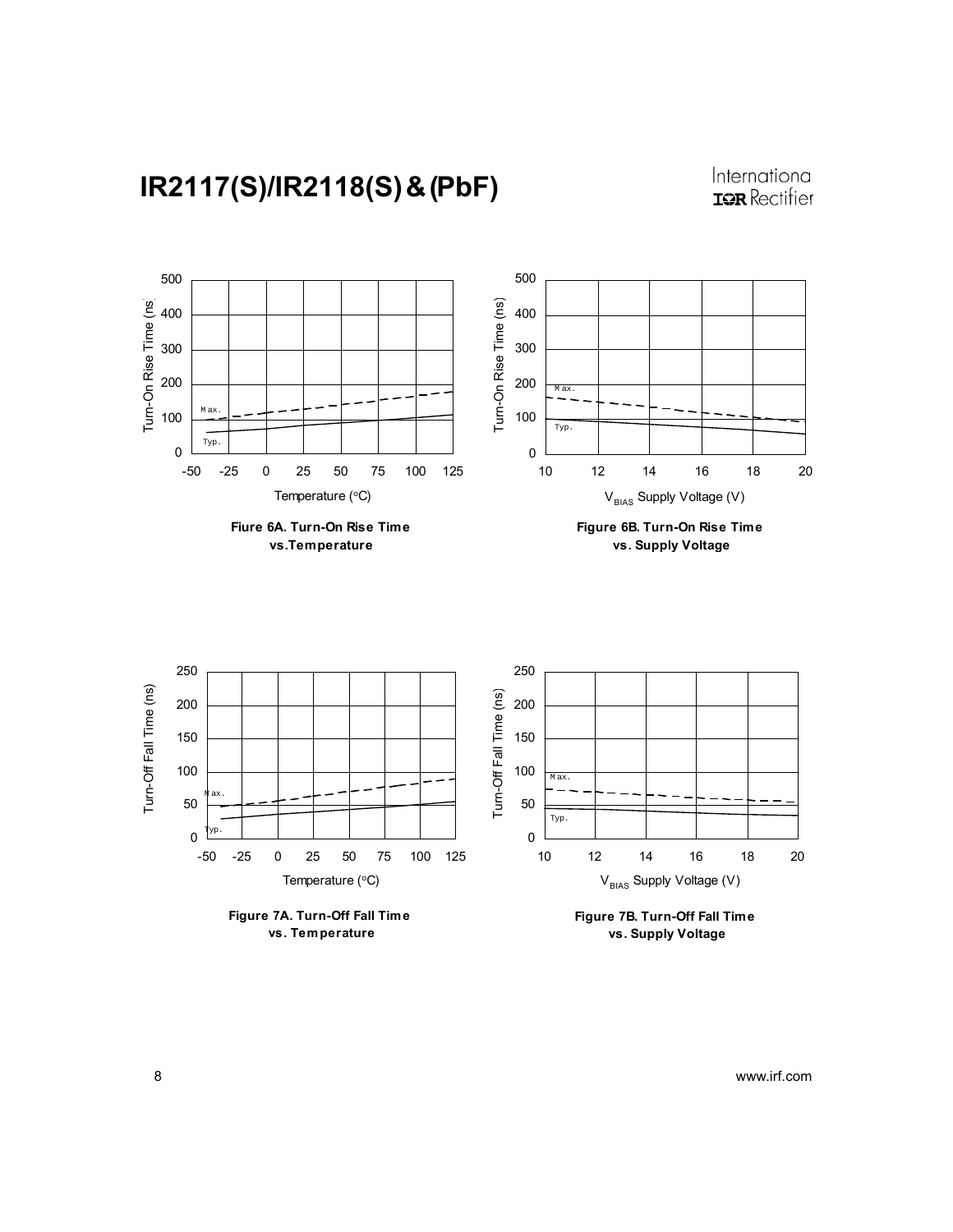



**Figure 8A. Logic "1" (IR2118 "0") Input Voltage vs. Temperature**



**Figure 8B. Logic "1" (IR2118 "0") Input Voltage vs. Supply Voltage**



**Figure 9A. Logic "0" (IR2118 "1") Input Voltage vs. Temperature**



**Figure 9B. Logic "0" (IR2118 "1") Input Voltage vs. Supply Voltage**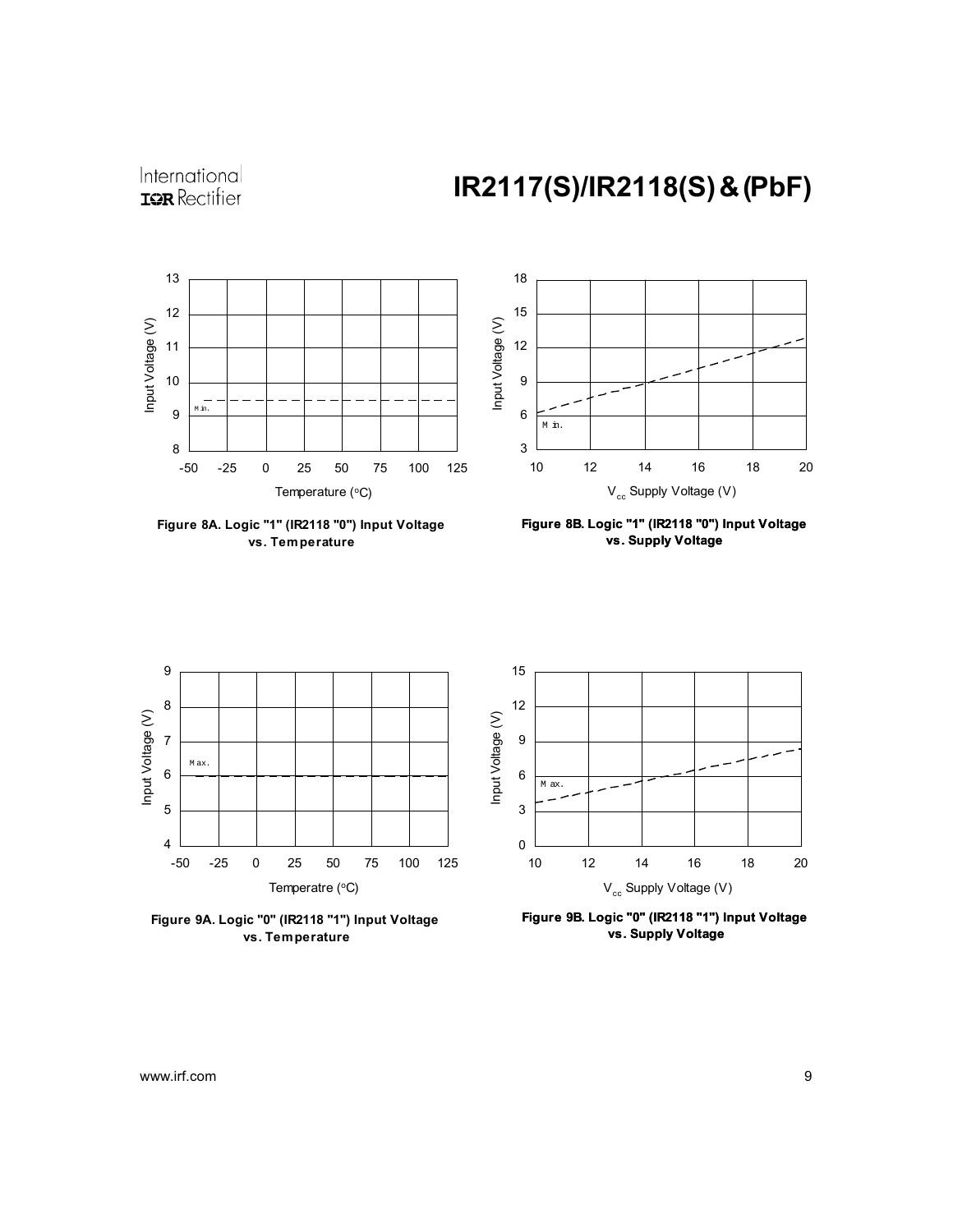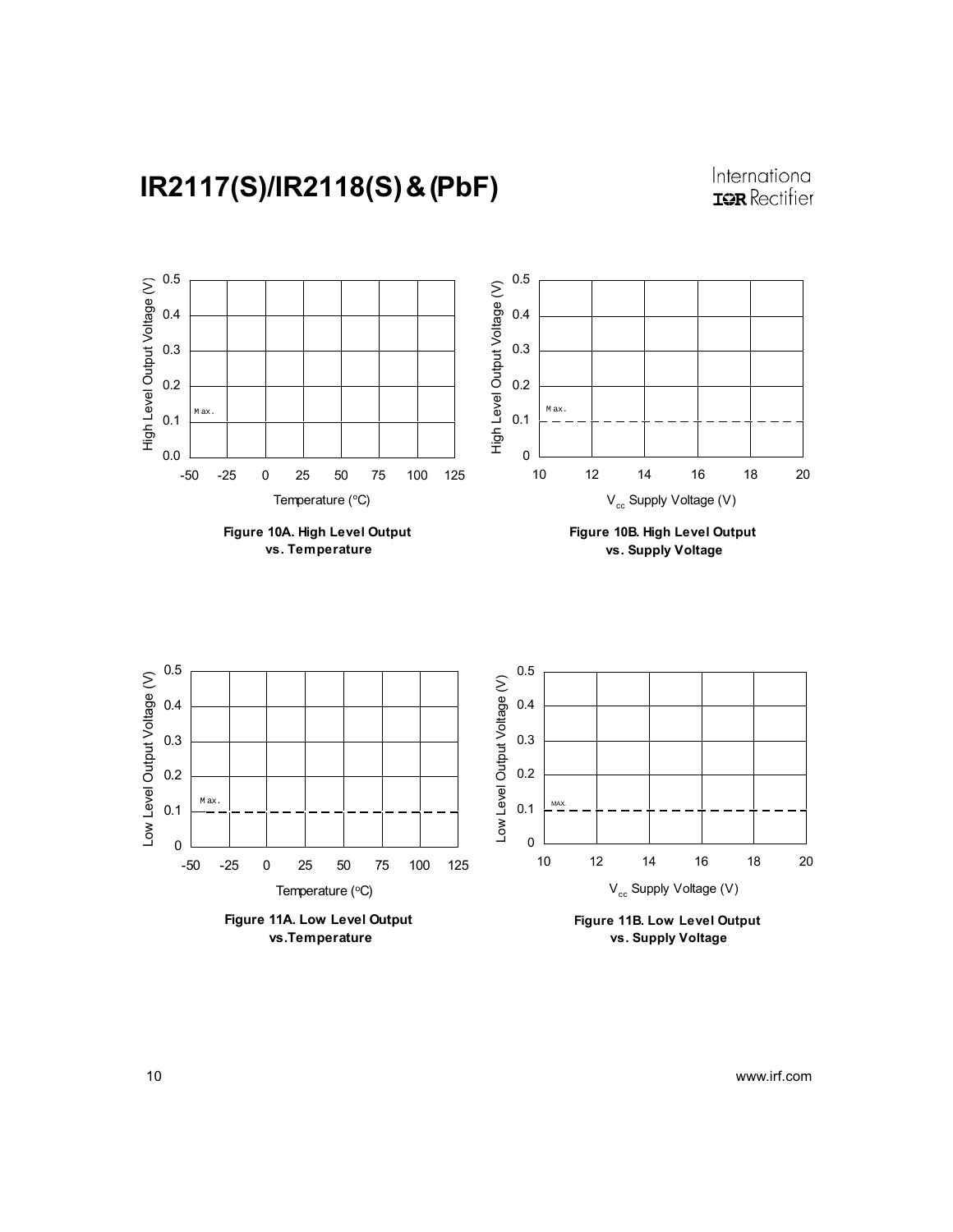



**Figure 12A. Offset Supply Leakage Current vs. Temperature**





Figure 13A. V<sub>BS</sub> Supply Current  **vs. Temperature**

Figure 13B. V<sub>BS</sub> Supply Current  **vs. Supply Voltage**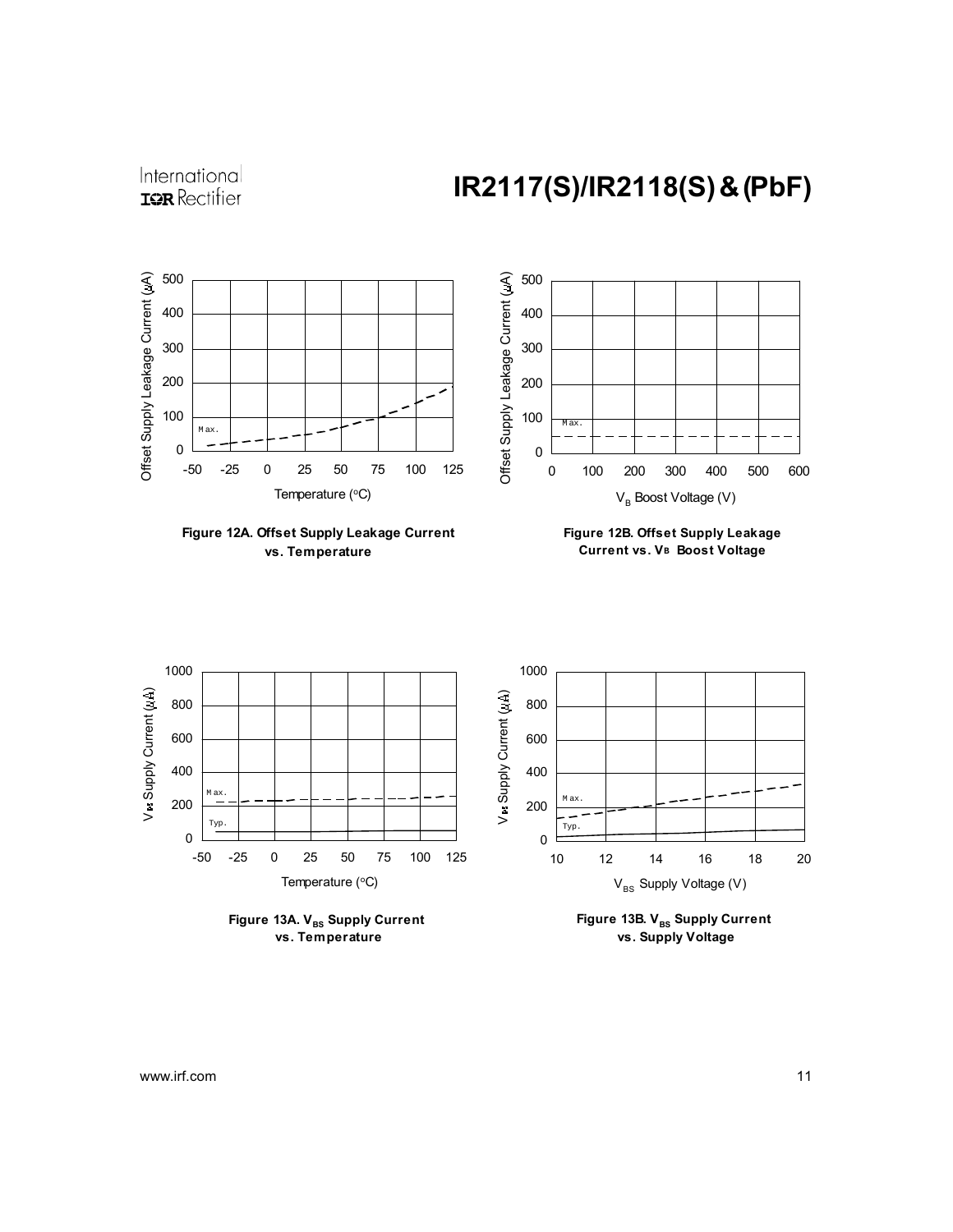



**Figure 15A. Logic "1" (2118 "0") Input Current vs. Temperature**



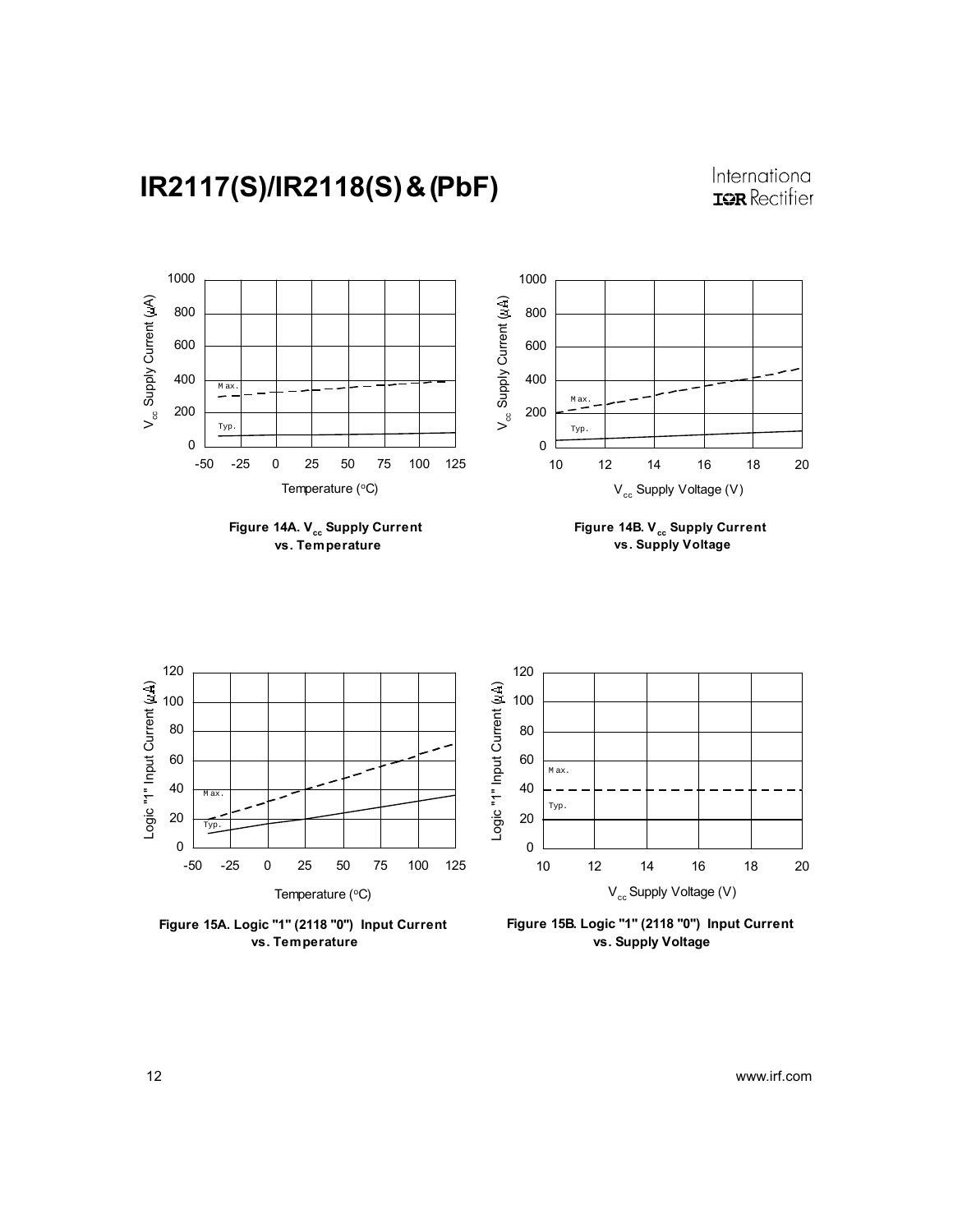

International **IOR** Rectifier

**Figure 16A. Logic "0" (2118"1") Input Current vs. Temperature**



**Figure 16B. Logic "0" (2118"1") Input Current vs. Supply Voltage**



Figure 17A. V<sub>cc</sub> Undervoltage Threshold (+)  **vs. Temperature**

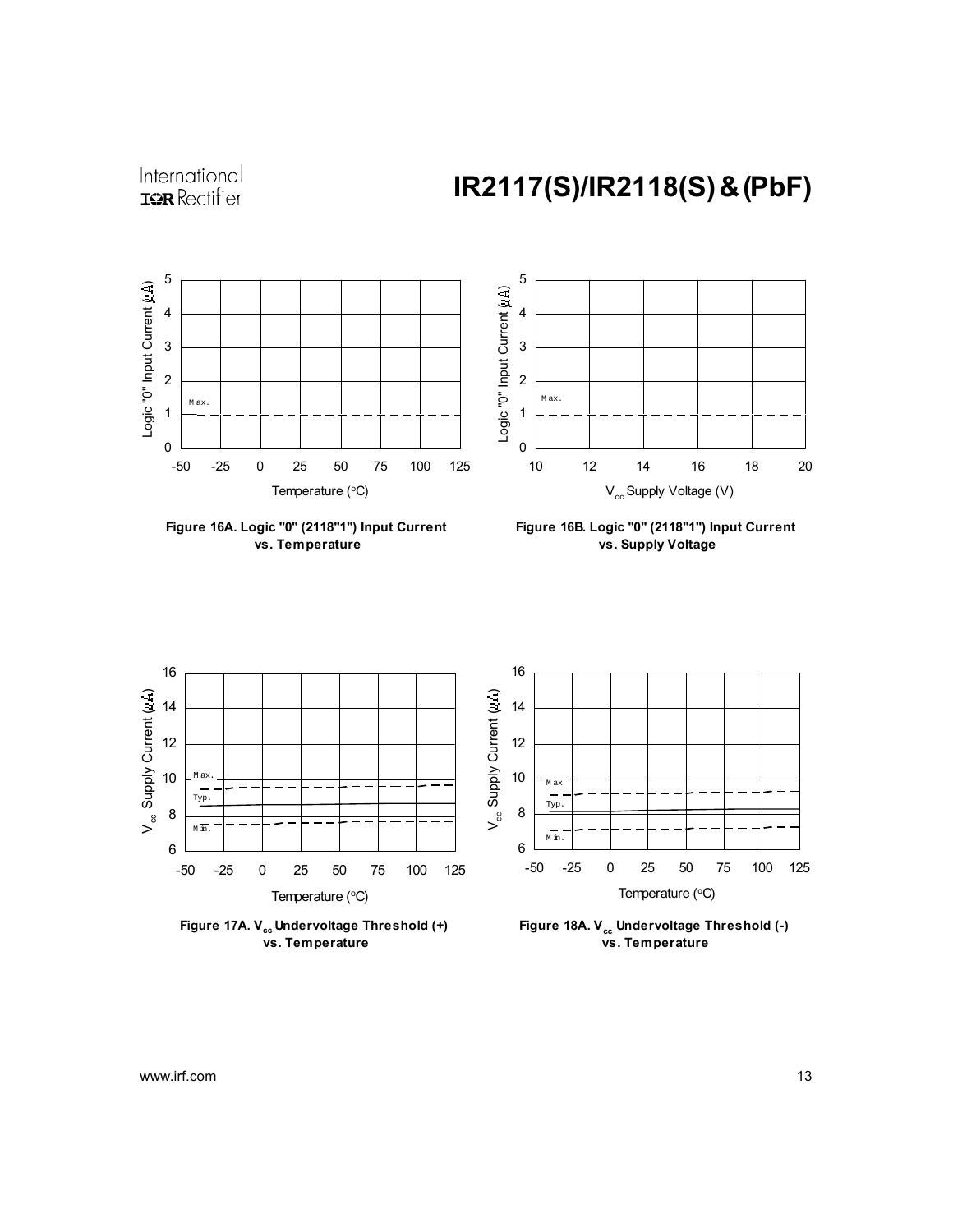

Figure 19A. V<sub>BS</sub> Undervoltage Threshold (+)  **vs. Temperature**





**Figure 21A. Output Source Current vs. Temperature**

**Figure 21B. Output Source Current vs. Supply Voltage**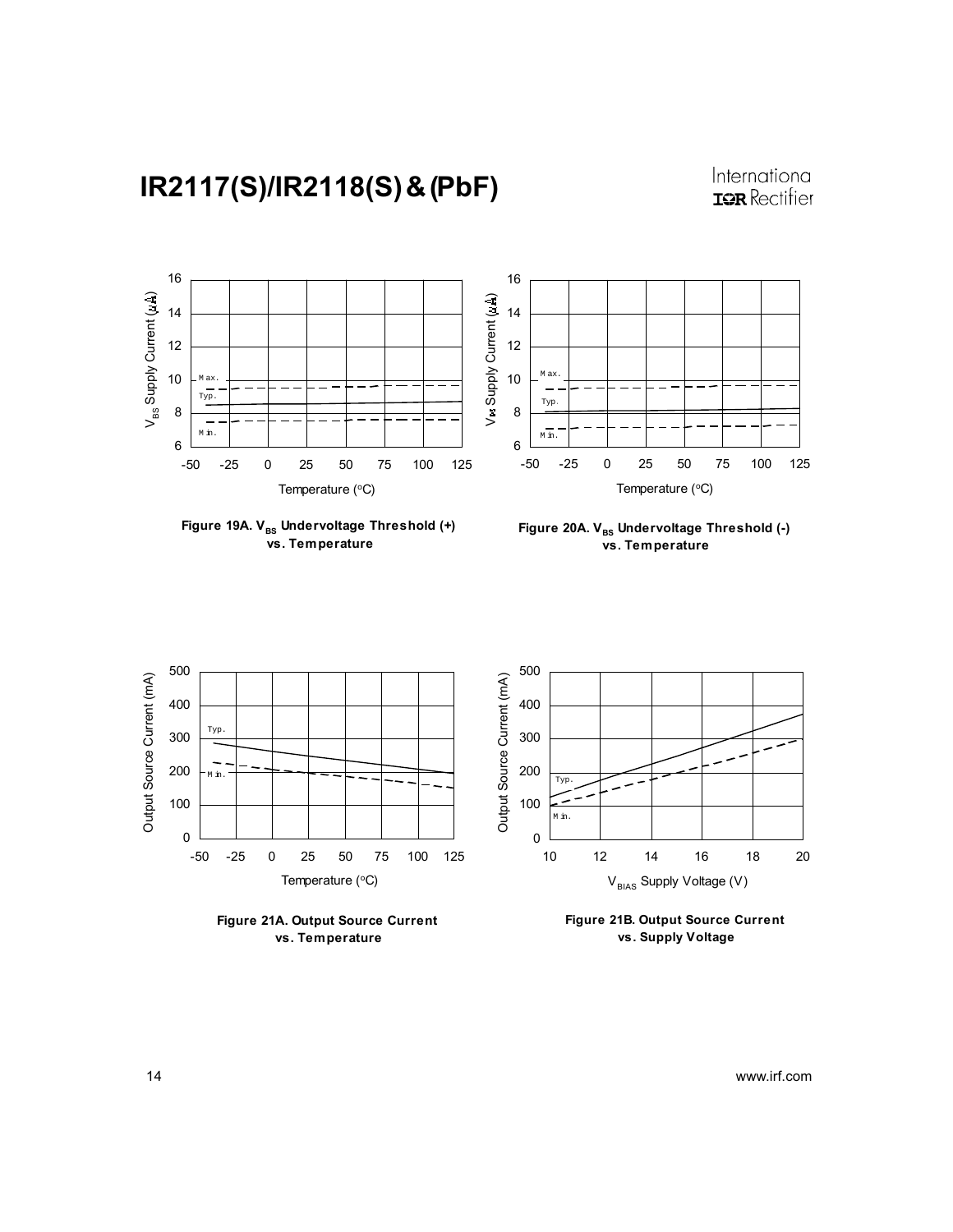



 **vs.Temperature**

**Figure 22B. Output Sink Current vs. Supply Voltage**



**Figure 23B. Maximum VS Negative Offset vs. Supply Voltage**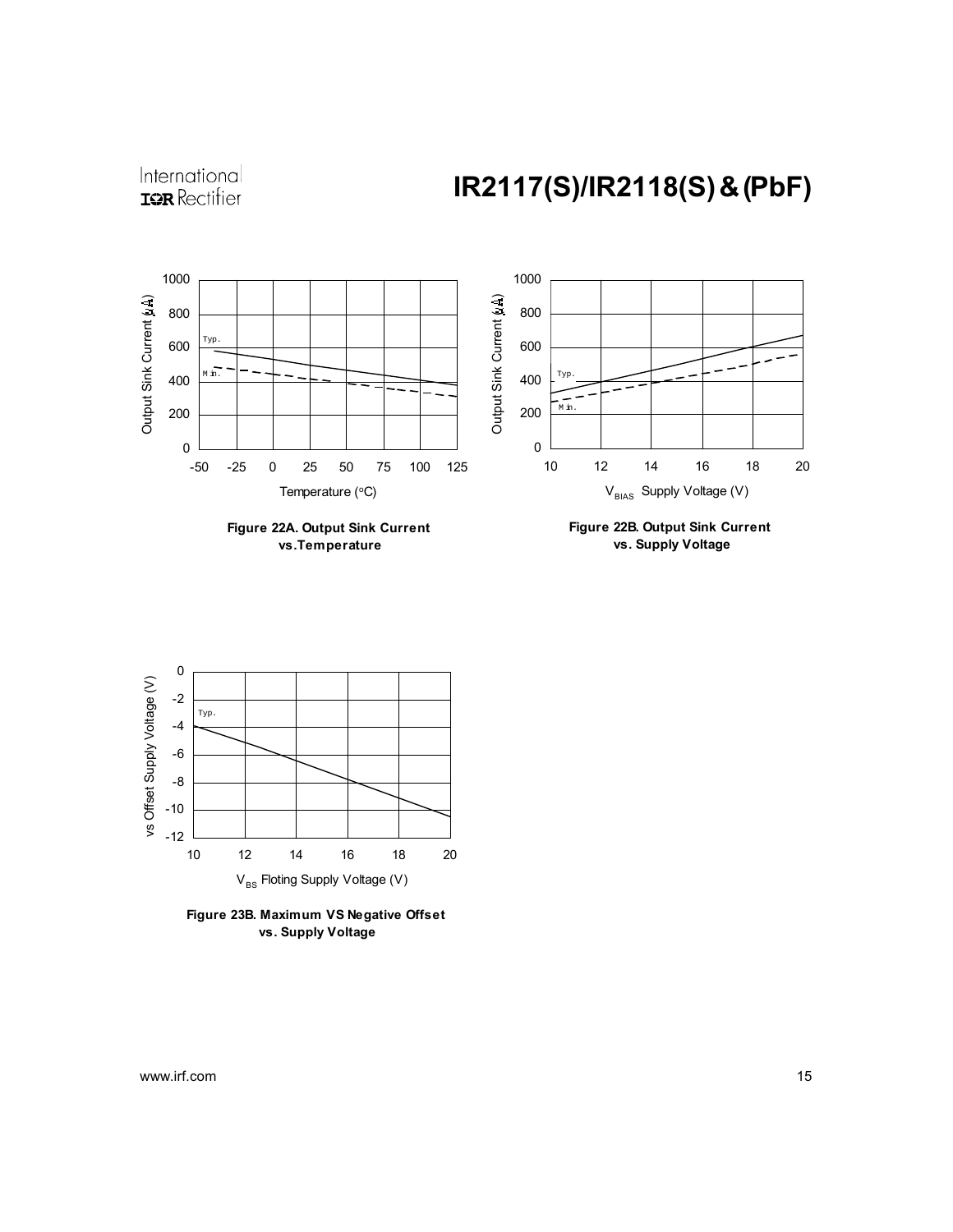International **IOR** Rectifier



Figure 24. IR2117/IR2118 TJ vs. Frequency (IRFBC20)  $R_{GATE} = 33\Omega$ , V<sub>CC</sub> = 15V



Figure 25. IR2117/IR2118 TJ vs. Frequency (IRFBC30)  $R_{GATE} = 22\Omega$ , V<sub>CC</sub> = 15V



Figure 26. IR2117/IR2118 TJ vs. Frequency (IRFBC40)  $R_{GATE} = 15\Omega$ , Vcc = 15V

![](_page_15_Figure_8.jpeg)

Figure 27. IR2117/IR2118 TJ vs. Frequency (IRFPE50)  $R_{GATE} = 10\Omega$ , Vcc = 15V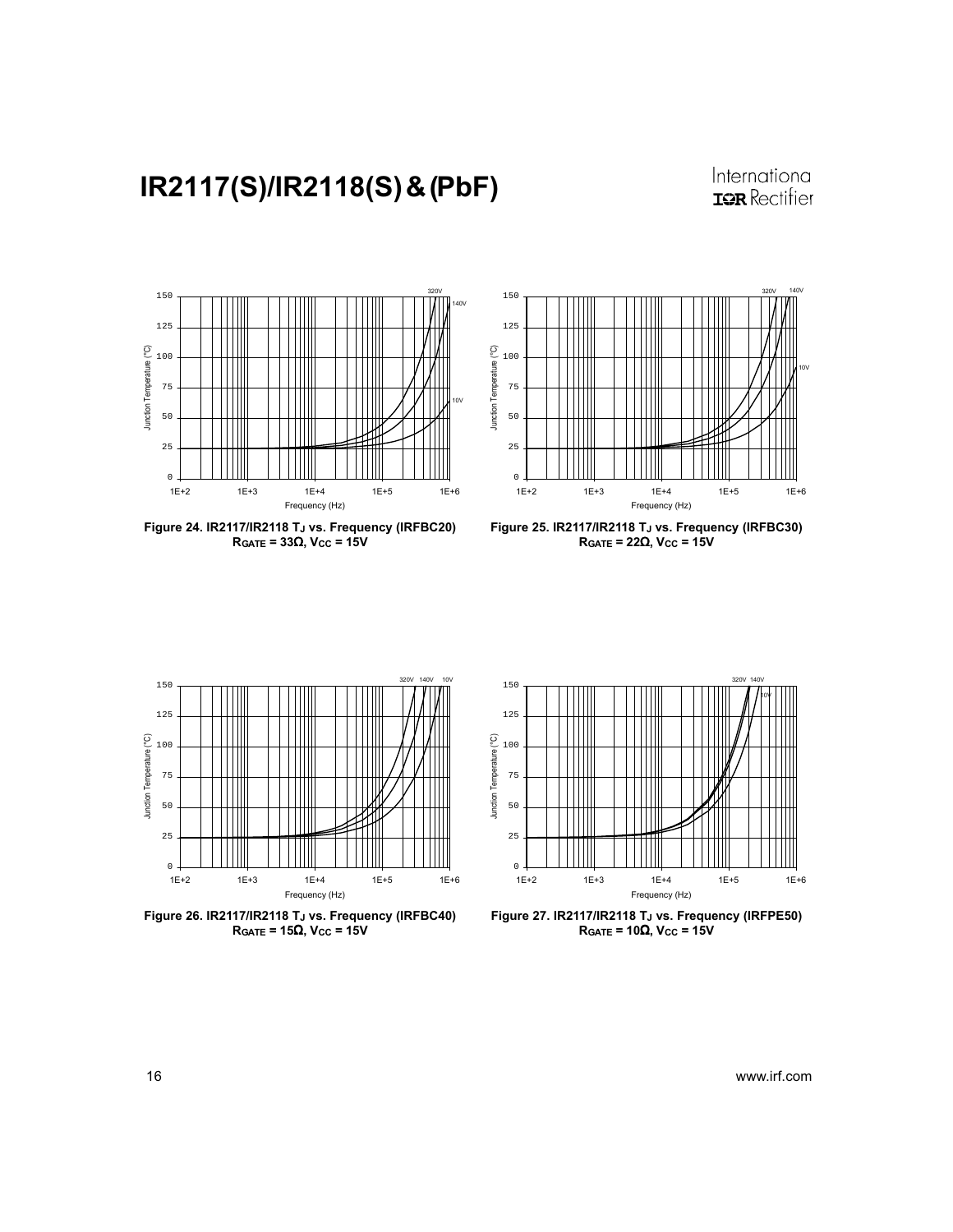### International **IOR** Rectifier

# IR2117(S)/IR2118(S) & (PbF)

### Case outlines

![](_page_16_Figure_3.jpeg)